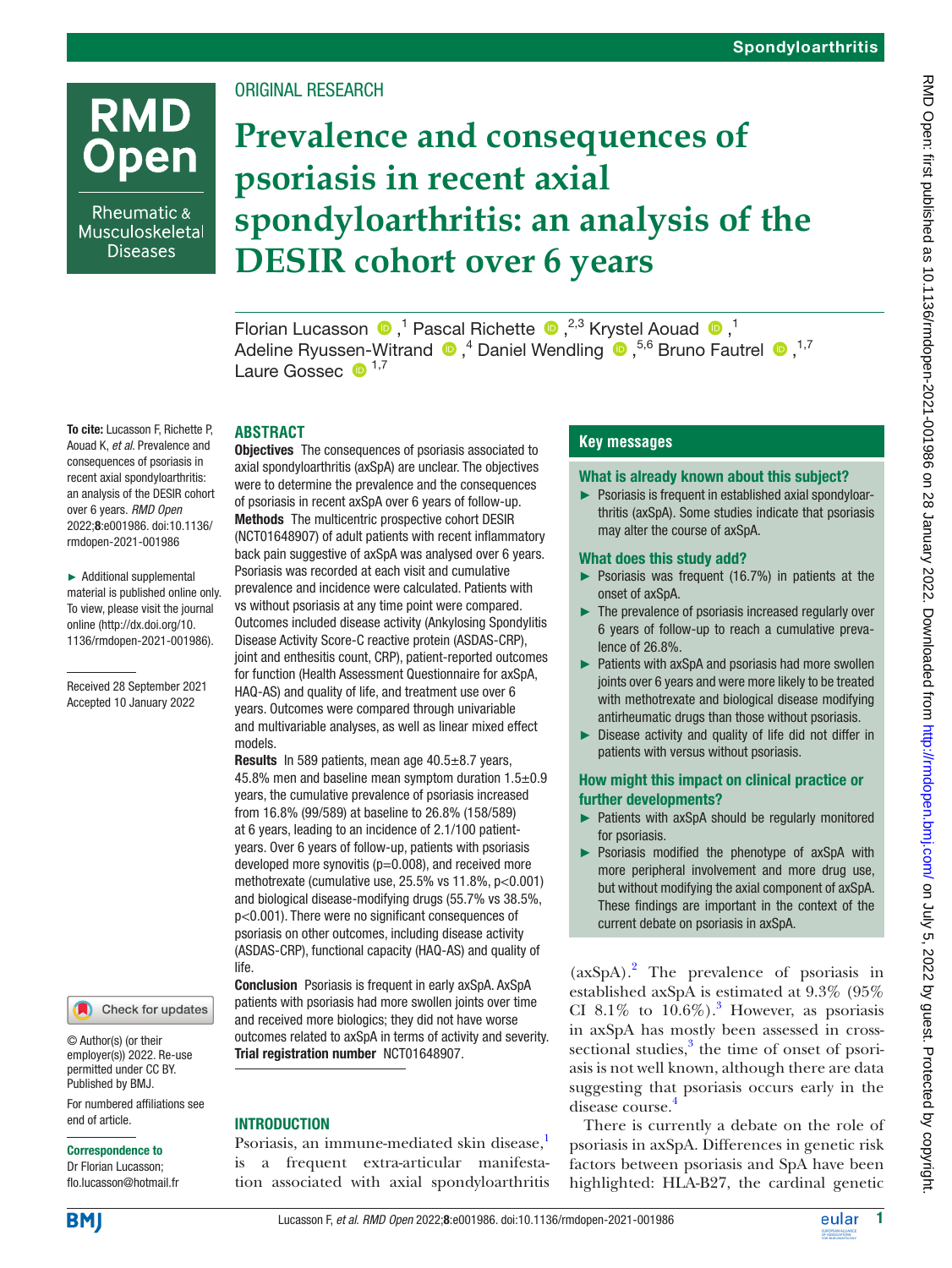variant associated with SpA, is not associated with psoriasis, whereas HLA-Cw6 confers the highest genetic risk of psoriasis.<sup>5</sup> In addition, effective treatments differ between the two diseases. For example, the IL 12/23 inhibitor (ustekinumab) is not effective in  $axSpA$ , whereas it improves psoriasis and psoriatic arthritis  $(PsA)$ ,<sup>[7](#page-7-6)</sup> which suggests that underlying physiopathological and immunological mechanisms may differ between the two diseases. In view of these elements, some authors wonder whether axSpA associated with psoriasis corresponds to the same disease with different radioclinical presentation as axial PsA, or whether these are two different diseases.<sup>589</sup> AxSpA patients seem to have more back pain at presentation and worse axial metrology compared with axial PsA patients.<sup>[8](#page-7-7)</sup> Moreover, axial radiographic involvement appears to be worse in axSpA than in axial PsA, with more bilateral sacroiliitis, complete sacroiliac joint ankylosis and bridging syndesmophytes in axSpA.[10](#page-7-8) More knowledge is needed on these two entities.

There is evidence suggesting that psoriasis worsens the rheumatic disease.<sup>11 12</sup> It is known that psoriasis has a significant detrimental effect on quality of life, through its psychological and social impact. $13-15$  Furthermore, psoriasis patients are at higher risk of cardiovascular disease, in particular metabolic syndrome.<sup>16</sup> In axSpA, patients with concomitant psoriasis appear to have a higher number of swollen joints, higher Bath Ankylosing Spondylitis Disease Activity Index (BASDAI) scores and to receive more treatments in comparison with nonpsoriatic patients. $\frac{11}{11}$  $\frac{11}{11}$  $\frac{11}{11}$  The prognostic role of psoriasis in axSpA can be assessed by comparing patients with vs without psoriasis.

The objectives of this study were to determine the prevalence and incidence of psoriasis, to identify the profiles of patients who developed psoriasis and to assess the outcomes associated with psoriasis during the disease course of recent axSpA, including on clinical and structural outcomes and on treatment patterns. To this end, we analysed a large cohort of recent axSpA over 6 years of follow-up.

#### **METHODS**

#### Study population and study design

The DESIRcohort (DEvenir des Spondylarthropathies Indifférenciés Récentes) has been previously reported; this longitudinal, prospective, multicentre French cohort included 708 adult patients (18–50 years old) with recent onset inflammatory back pain of more than 3 months and less than 3 years of duration, suggestive of early axSpA, between October 2007 and April  $2010<sup>17</sup>$  $2010<sup>17</sup>$  $2010<sup>17</sup>$  Patients were followed up every 6 months the first 2 years and then annually with a planned follow-up of 20 years. $17$  For this analysis, data from the first 6 years were available and were analysed. At baseline, no patients were treated by biological disease-modifying antirheumatic drugs (bDMARDs). Each patient gave written informed consent.

## Variables of interest Psoriasis

At each visit, presence or absence of psoriasis was recorded by the physicians as a dichotomous variable. Within the cohort protocol, there was no examination by a dermatologist; rheumatologists collected this diagnosis as reported by the patients or in the medical file, and whenever possible this information was confirmed by a medical report. Psoriasis was collected as a cumulative variable: once diagnosed, a patient was considered to have psoriasis and this variable was not collected at the later visits.

#### Baseline characteristics

Demographic and socioeconomic data were collected including age, sex, ethnicity. Clinical features were also collected such as body mass index, symptom duration, history of symptoms and family history. Disease activity was assessed through Ankylosing Spondylitis Disease Activity Score-C reactive protein (ASDAS-CRP), BASDAI, joint counts (28 swollen joint count, 53 tender joint count) and enthesitis (Maastricht Ankylosing Spondylitis Enthesis score, MASES, ranging 0-13).<sup>18 19</sup> Healthrelated quality of life and functional capacity were assessed through patient-reported outcomes including the Health Assessment Questionnaire for axSpA (HAQ-AS), Bath Ankylosing Spondylitis Functional Index (BASFI), Ankylosing Spondylitis Quality of Life Scale (ASQoL) and Short Form 36 Health Survey Questionnaire (SF-36).<sup>20 21</sup> Biological data (HLA B27 positivity, CRP) and imaging (spine and sacroiliac radiographs and MRI) were collected.

### Consequences of psoriasis on recent axSpA

The primary analysis focused on two key outcomes: ASDAS-CRP and HAQ-AS, which were collected at each visit. Other outcomes included: BASDAI, BASFI, ASQoL, SF-36, days of work loss because of axSpA, joint and enthesitis count, CRP, and treatment use (nonsteroidal anti-inflammatory drugs, conventional synthetic DMARDs and bDMARDs, analysed cumulatively as at least once during follow-up). Radiographic lesions were assessed through mSASSS (modified Stoke Ankylosing Spondylitis Spine Score which quantifies chronic spinal structural damage, ranging 0–72) and modified New York criteria<sup>22</sup> on radiographs at baseline, 2 years and 5 years. Radiographs were independently scored for mSASSS by three trained readers (scores were averaged) blinded to chronological order, clinical characteristics and other imaging data.<sup>23</sup>

#### Statistical analysis

## Prevalence and incidence of psoriasis

The cumulative prevalence of psoriasis was calculated at each time point up to year 6 in the entire cohort and in patients with a follow-up visit at year 6. The incidence of psoriasis was estimated over 6 years of follow-up.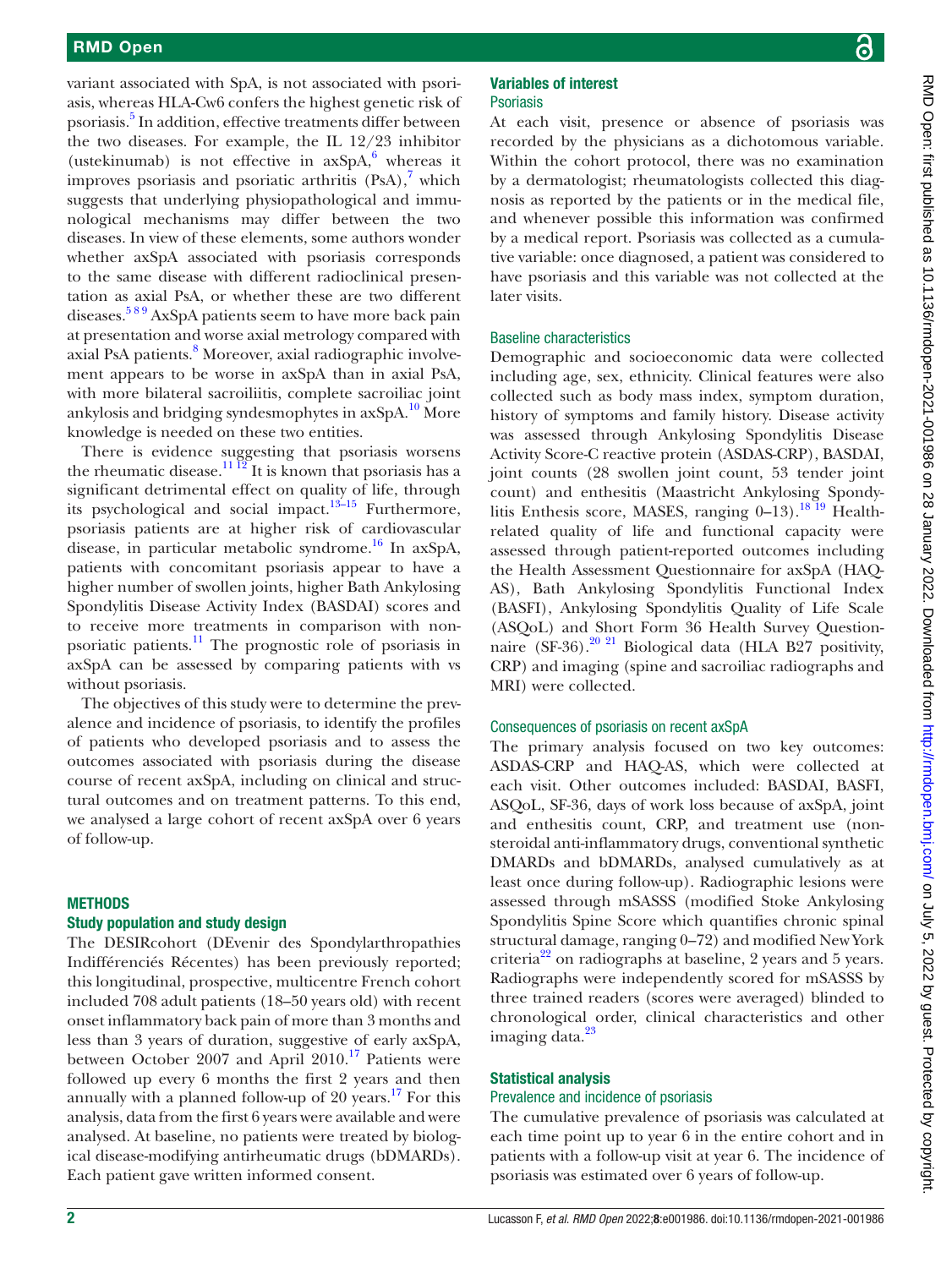

<span id="page-2-0"></span>Figure 1 Flow chart.

## Baseline factors associated with psoriasis

Patients with a follow-up visit at year 6 were analysed. Quantitative variables were expressed as mean and SD and qualitative variables were expressed as numbers and percentages. Baseline factors collected were compared between patients with and without psoriasis over 6 years by univariable analysis (t-test or Mann-Whitney-Wilcoxon test for quantitative variables and  $\chi^2$  test or Fisher's exact test for qualitative variables, as applicable). A multivariable analysis using logistic regression was performed with



Figure 2 Cumulative prevalence of psoriasis in 589 axial SpA patients over 6 years of follow-up. SpA, spondyloarthritis. x-axis: visit (months), y-axis: cumulative prevalence of psoriasis (%).

covariates associated with psoriasis in the univariable analysis (p value threshold of 0.20), after checking for collinearity (correlation coefficient threshold of 0.80). The variables were also checked for clinical relevance by the investigators. HAQ-AS and BASFI on the one hand, and ASDAS-CRP and BASDAI on the other hand, were collinear. One variable from each of these groups (namely, BASFI and BASDAI) were entered in the next analyses.

## Consequences of psoriasis on recent axSpA

Outcomes were compared between patients with vs without psoriasis using two methods:

- ► Univariable analysis and multivariable linear regression at year 6, including variables with p<0.20and excluding collinear variables. The variables were also checked for clinical relevance by the investigators. This analysis was performed on the 589 patients present at year 6.
- Longitudinal models. In order to take into account the longitudinal nature of the data and to analyse the 708 patients, we performed generalised linear mixedeffects models with the patient as a random effect. Covariates associated with psoriasis at baseline were included in each model with a stepwise approach in order to select the best model based on the Akaike information criterion.<sup>24</sup>

There was no imputation of missing data.

## RESULTS

Among the 708 patients included in the DESIR cohort at baseline, 92% fulfilled at least one set of classification criteria for SpA; 589 (83.2%) were followed up after 6 years ([figure](#page-2-0) 1). Baseline characteristics of the 589 patients were globally similar to those of the overall cohort (data not shown) and included 270 (45.8%) men, mean age was 33.9 (SD 8.8) years, 213 (36.4%) were current smokers, mean symptom duration was 1.5 (SD 0.9) years and 357 (60.7%) patients carried the HLA B27 allele.

## Prevalence and incidence of psoriasis

At baseline, 118/708 and 99/589 patients had psoriasis leading to a prevalence of 16.7% and 16.8%, respectively (figures [1 and 2](#page-2-0) and [online supplemental table 1](https://dx.doi.org/10.1136/rmdopen-2021-001986)). At year 6, the cumulative prevalence increased to 26.8% (158/589), leading to an incidence of 2.1/100 patientyears. At the time of the DESIR assessments, no patients had psoriasis with a body surface area covered by psoriasis of more than 5%.

## Baseline factors associated with psoriasis at any time point

In multivariable analysis, a significant association with psoriasis was only found with Caucasian ethnicity (OR 4.08, 95% CI, CI 1.62 to 12.61), family history of psoriasis (OR 3.17, 95%CI 1.95 to 5.17) and a history or current baseline dactylitis (OR  $2.59$ ,  $95\%$  CI 1.36 to 4.91) [\(table](#page-3-0) 1).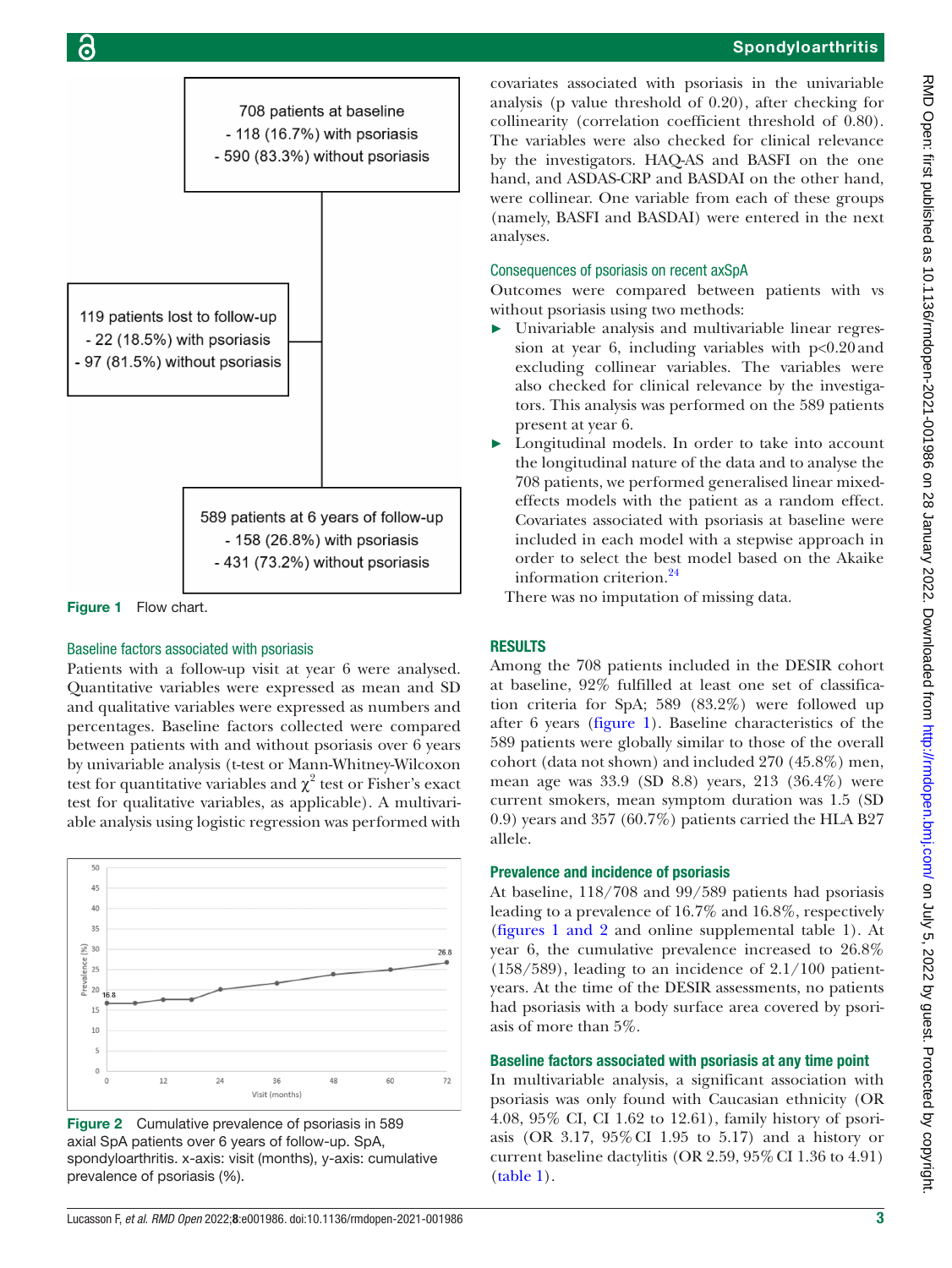<span id="page-3-0"></span>

| <b>Table 1</b><br>Baseline characteristics associated with cumulative psoriasis over 6 years of follow-up in 589 axSpA patients |                                                   |                                                        |                                               |  |  |  |
|---------------------------------------------------------------------------------------------------------------------------------|---------------------------------------------------|--------------------------------------------------------|-----------------------------------------------|--|--|--|
|                                                                                                                                 | Psoriasis over 6<br>years of follow-up<br>(N=158) | No psoriasis over 6<br>years of follow-up<br>$(N=431)$ | <b>Multivariable</b><br>analysis: OR (95% CI) |  |  |  |
| Age (years), mean (SD)                                                                                                          | 33.7(8.6)                                         | 33.9(8.9)                                              |                                               |  |  |  |
| Male gender, n (%)                                                                                                              | 67 (42.4)                                         | 203 (47.1)                                             |                                               |  |  |  |
| Symptom duration (years), mean (SD)                                                                                             | 1.4(0.8)                                          | 1.5(0.9)                                               |                                               |  |  |  |
| Ethnicity (Caucasian), n (%)                                                                                                    | 151 (95.6)                                        | 382 (88.6)                                             | 4.08 (1.62 to 12.61)                          |  |  |  |
| Body mass index (kg/m <sup>2</sup> ), mean (SD)                                                                                 | 24.5(4.7)                                         | 23.7(3.8)                                              | 1.02 (0.97 to 1.08)                           |  |  |  |
| Past history or current symptoms of                                                                                             |                                                   |                                                        |                                               |  |  |  |
| Peripheral arthritis, n (%)                                                                                                     | 59 (37.3)                                         | 102 (23.7)                                             | 1.26 (0.72 to 2.16)                           |  |  |  |
| Dactylitis, n (%)                                                                                                               | 35(22.2)                                          | 43 (10.0)                                              | 2.59 (1.36 to 4.91)                           |  |  |  |
| Family history of psoriasis, n (%)                                                                                              | 56 (35.4)                                         | 60 (13.9)                                              | 3.17 (1.95 to 5.17)                           |  |  |  |
| ASDAS-CRP, mean (SD)                                                                                                            | 2.8(0.9)                                          | 2.6(1.0)                                               |                                               |  |  |  |
| BASDAI, mean (SD) (0-100)                                                                                                       | 47.7 (19.3)                                       | 42.6 (20.4)                                            | 0.99 (0.98 to 1.01)                           |  |  |  |
| BASFI, mean (SD) (0-100)                                                                                                        | 35.7(23.1)                                        | 27.2(22.6)                                             | 1.01 (0.99 to 1.03)                           |  |  |  |
| Tender joint count, mean (SD) (0-53)                                                                                            | 4.0(6.8)                                          | 2.5(4.9)                                               | 1.01 (0.97 to 1.06)                           |  |  |  |
| Swollen joint count, mean (SD) (0-28)                                                                                           | 0.3(1.2)                                          | 0.1(0.7)                                               | 1.05 (0.83 to 1.40)                           |  |  |  |
| MASES enthesitis index, mean (SD)(0-13)                                                                                         | 3.2(3.5)                                          | 2.4(2.8)                                               | 1.03 (0.95 to 1.13)                           |  |  |  |
| HAQ-AS, mean (SD)(0-3)                                                                                                          | 0.77(0.52)                                        | 0.61(0.51)                                             |                                               |  |  |  |
| ASQoL, mean (SD)(0-18)                                                                                                          | 10.2(4.9)                                         | 8.7(4.9)                                               | 1.0 4(0.97 to 1.12)                           |  |  |  |
| SF36, mean (SD)                                                                                                                 |                                                   |                                                        |                                               |  |  |  |
| Physical Component Summary (PCS) (0-100)                                                                                        | 38.6(8.8)                                         | 40.9(9.1)                                              | 1.00 (0.97 to 1.04)                           |  |  |  |
| Mental Component Summary (MCS) (0-100)                                                                                          | 40.9 (11.5)                                       | 40.4 (10.9)                                            |                                               |  |  |  |
| MRI sacroiliitis (local reading), n (%)                                                                                         | 54 (35.1)                                         | 156 (37.0)                                             |                                               |  |  |  |
| Modified New York radiographic criteria (local<br>reading), yes, n (%)                                                          | 21(13.5)                                          | 80 (18.8)                                              | 0.80 (0.42 to 1.47)                           |  |  |  |
| Radiographic coxitis (local reading), n (%)                                                                                     | 5(3.2)                                            | 30(7.0)                                                | 0.66 (0.20 to 1.82)                           |  |  |  |
| mSASSS (central reading), mean (SD)(0-72)                                                                                       | 0.51(1.9)                                         | 0.45(1.4)                                              |                                               |  |  |  |
| HLA B27 positivity, n (%)                                                                                                       | 91 (57.6)                                         | 266 (62.0)                                             |                                               |  |  |  |
| CRP (mg/L), mean (SD)                                                                                                           | 8.5(13.6)                                         | 8.0(13.9)                                              | $0.99$ (0.97 to 1.01)                         |  |  |  |
| csDMARDs, n (%)                                                                                                                 | 28 (17.7)                                         | 54 (12.5)                                              | 1.19 (0.64 to 2.18)                           |  |  |  |

Data were missing in <5% patients for symptom duration, body mass index, ASDAS-CRP, BASDAI, BASFI, tender joint count, swollen joint count, MASES enthesitis index, HAQ-AS, ASQoL, PCS, MCS, MRI sacroiliitis, Modified New York radiographic criteria, radiographic coxitis, HLA B27 and CRP. Data were missing in 42 (7.1%) patients for mSASSS. P values were <0.20 for all variables entered in the multivariable analysis; they were >0.05 for: body mass index, modified New York radiographic criteria, radiographic coxitis, csDMARDs. P values for HAQ-AS and ASDAS-CRP were <0.05but they were not included in the multivariable analysis because of collinearity (HAQ-AS and BASFI on the one hand, and ASDAS-CRP and BASDAI on the other hand, were collinear. One variable from each of these groups (namely, BASFI and BASDAI) were entered in the next analyses.

Values in bold are significant values at p-value <0.05 in multivariable analysis

ASDAS-CRP, Ankylosing Spondylitis Disease Activity Score-C reactive protein; ASQoL, Ankylosing Spondylitis Quality of Life Scale; axSpA, axial spondyloarthritis; BASDAI, Bath Ankylosing Spondylitis Disease Activity Index; BASFI, Bath Ankylosing Spondylitis Functional Index; csDMARDs, conventional synthetic disease modifying anti-rheumatic drugs; HAQ-AS, Health Assessment Questionnaire for axSpA; MASES, Maastricht Ankylosing Spondylitis Enthesis Score; mSASSS, modified Stoke Ankylosing Spondylitis Spine Score; SF36, Short Form 36 Health Survey.

## Consequences of psoriasis on recent axSpA

#### Key outcomes

ASDAS-CRP and HAQ-AS were similar in patients with vs without psoriasis. [Figure](#page-4-0) 3 shows the comparisons over 6 years; differences were non-significant at 6 years of follow-up in both univariable and multivariable analyses (tables [2 and 3](#page-5-0)).

## Other outcomes

Patient-reported outcomes, included BASDAI, were similar between patients with vs without psoriasis [\(tables](#page-5-0) 2 [and 3](#page-5-0)). AxSpA patients with psoriasis had more swollen joints and higher MASES enthesitis index over time [\(table](#page-5-0) 2) with a significant difference in multivariable analysis for swollen joints. Patients with psoriasis also had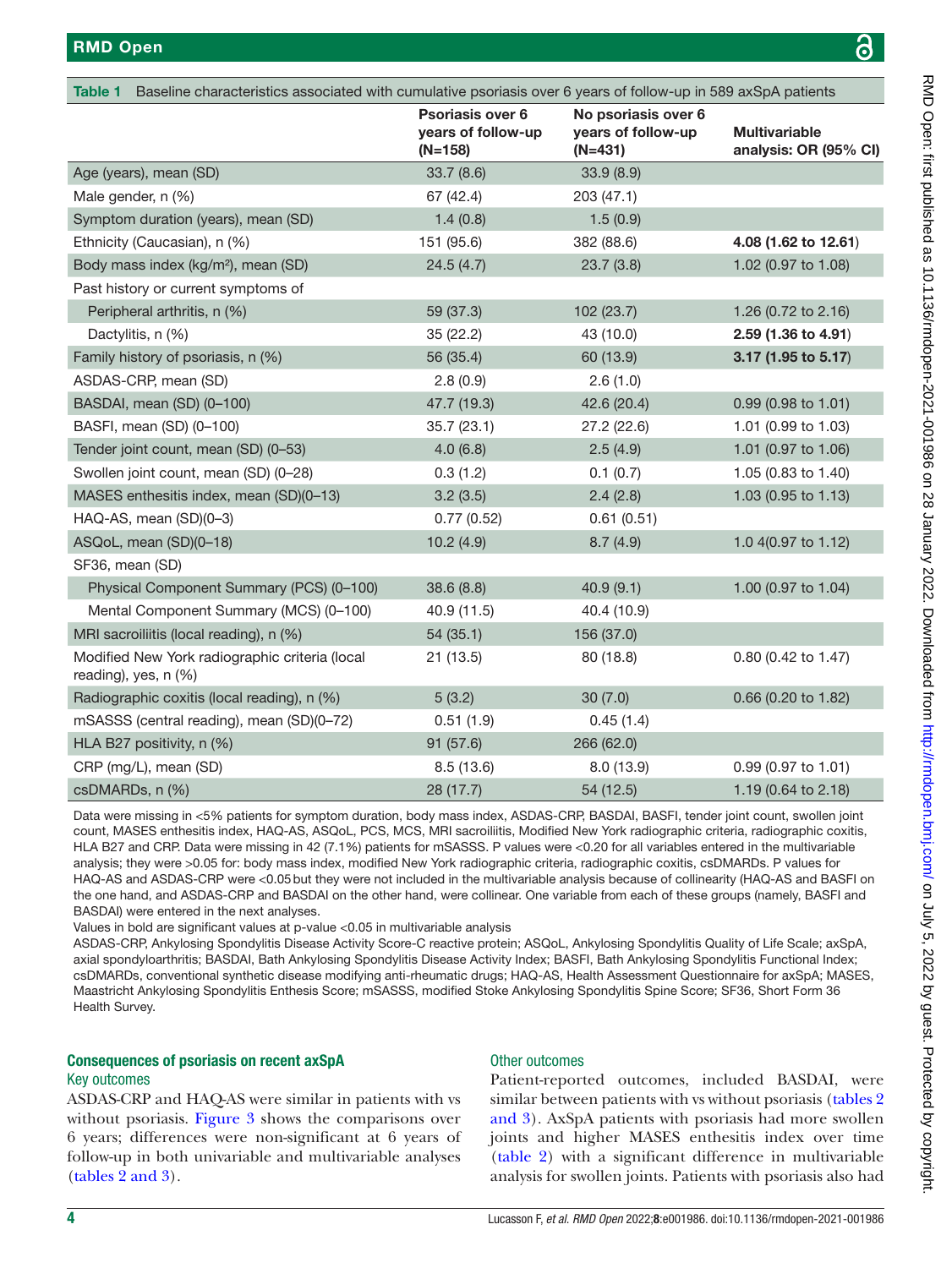

<span id="page-4-0"></span>Figure 3 Evolution of ASDAS-CRP and HAQ-AS over time in patients with versus without psoriasis in axSpA patients. (A) ASDAS-CRP. (B) HAQ-AS. The x-axis is time in months, the y-axis is ASDAS-CRP in (A) and HAQ-AS in (B). The points represent mean values and the vertical bars represent the 95% CI. ASDAS-CRP, Ankylosing Spondylitis Disease Activity Score-C reactive protein; axSpA, axial spondyloarthritis; HAQ-AS, Health Assessment Questionnaire for axSpA.

higher radiographic spinal damage (mSASSS) over time (tables [2 and 3](#page-5-0)); however, there was no statistical difference at the year 5 assessment and we found similar mean differences of 0.42 units over 5 years ([table](#page-5-0) 2).

#### **Treatments**

Patients with psoriasis were more treated with methotrexate during the course of their axSpA as indicated in univariable and multivariable analyses, with ORs around 2, though this difference was not confirmed in linear mixed effect models (tables [2 and 3\)](#page-5-0). Finally, patients with psoriasis were also more treated with bDMARDs as evidenced in univariable analysis ([table](#page-5-0) 2). In multivariable analysis, the result was close to statistical significance (OR 1.90, 95%CI 0.99 to 3.69) but not confirmed in longitudinal models ([table](#page-6-0) 3).

### **DISCUSSION**

This study brings to light several important findings. First, psoriasis was frequent at the onset of axSpA and its prevalence increased regularly over time. Second, axSpA patients with psoriasis were more likely to develop synovitis and to be treated with methotrexate. Other outcomes including disease activity, functional capacity and patient-reported outcomes were similar in patients with and without psoriasis.

This study has strengths and limitations. In the DESIR cohort, patients were included if they had inflammatory back pain suggestive of axSpA, rather than a formal classification of axSpA. However, 92% patients fulfilled at least one set of classification criteria for SpA.[17](#page-7-12) Some patients

were lost to follow-up and some had missing data over time which is frequent in longitudinal cohorts. However, the DESIR cohort is one of the largest cohorts of early  $axSpA<sup>25-27</sup>$  and using linear mixed-effects models allows the analysis of every patient despite missing data. A key limitation is the way psoriasis was diagnosed and collected. Indeed, the diagnosis was recorded by the rheumatologist without a dermatologist assessment within the cohort procedures. Confirmation from the dermatologist was therefore not obtained to classify the patient as having psoriasis. From year 6 onwards, however, the information on the source of all new psoriasis diagnoses was collected and in fact all diagnoses at that time point were made by a dermatologist, which may provide some reassurance about the diagnoses in previous years. Moreover, the cumulative collection of psoriasis does not allow the assessment of psoriasis evolution over time. However, it is known that patients' self-reporting of psoriasis is specific though may lack sensitivity (since patients tend to underestimate the prevalence of psoriasis)[.28–30](#page-8-4) The number of outcomes analysed may increase the statistical alpha risk, however, we did not find links between psoriasis and most of the outcomes. Lastly, we applied different statistical analyses which were not always confirmatory. This could, however, be expected since univariable and multivariable analyses are cross-sectional whereas longitudinal models analyse data over time.

The prevalence of psoriasis at the onset of axSpA (here, in a population with a mean of 18 months of symptom duration) was particularly high in this cohort. Prevalence of psoriasis in early axSpA differs across studies, with values ranging from  $4.4\%$  to  $13.3\%$ .<sup>425</sup> In our analysis, the prevalence of psoriasis increased regularly over time whereas a previous study indicated its early occurrence during the course of axSpA.<sup>4</sup> These differences may be explained by different data collection methods. We believe our results show that regular monitoring of axSpA patients' skin is of major importance.

Psoriasis was associated with three factors at the onset of axSpA in our analysis: Caucasian ethnicity, past or current dactylitis and family history of psoriasis. This is in line with previous research suggesting a higher rate of psoriasis in white compared with non-white ethnic groups. $31 \frac{32}{2}$  Furthermore, the diagnosis of psoriasis is more challenging on darker skin.<sup>33</sup> Family history of psoriasis is a risk factor of psoriasis related to well-known genetic susceptibility, such as HLA  $Cw6$ .<sup>16</sup> The more frequent peripheral involvement and dactylitis at the onset of disease in axSpA patients with psoriasis may suggest that these patients present manifestations of PsA. It would be interesting to know if these patients fulfil criteria for PsA; however, the CASPAR items for classification of PsA (including rheumatoid factor or psoriatic nail dystrophy) were not collected in the DESIR cohort.<sup>[34](#page-8-7)</sup> Thus, we could not confirm if the patients in our study would be considered as PsA according to CASPAR criteria. In our analysis, axSpA patients with psoriasis did not have some characteristics frequently associated with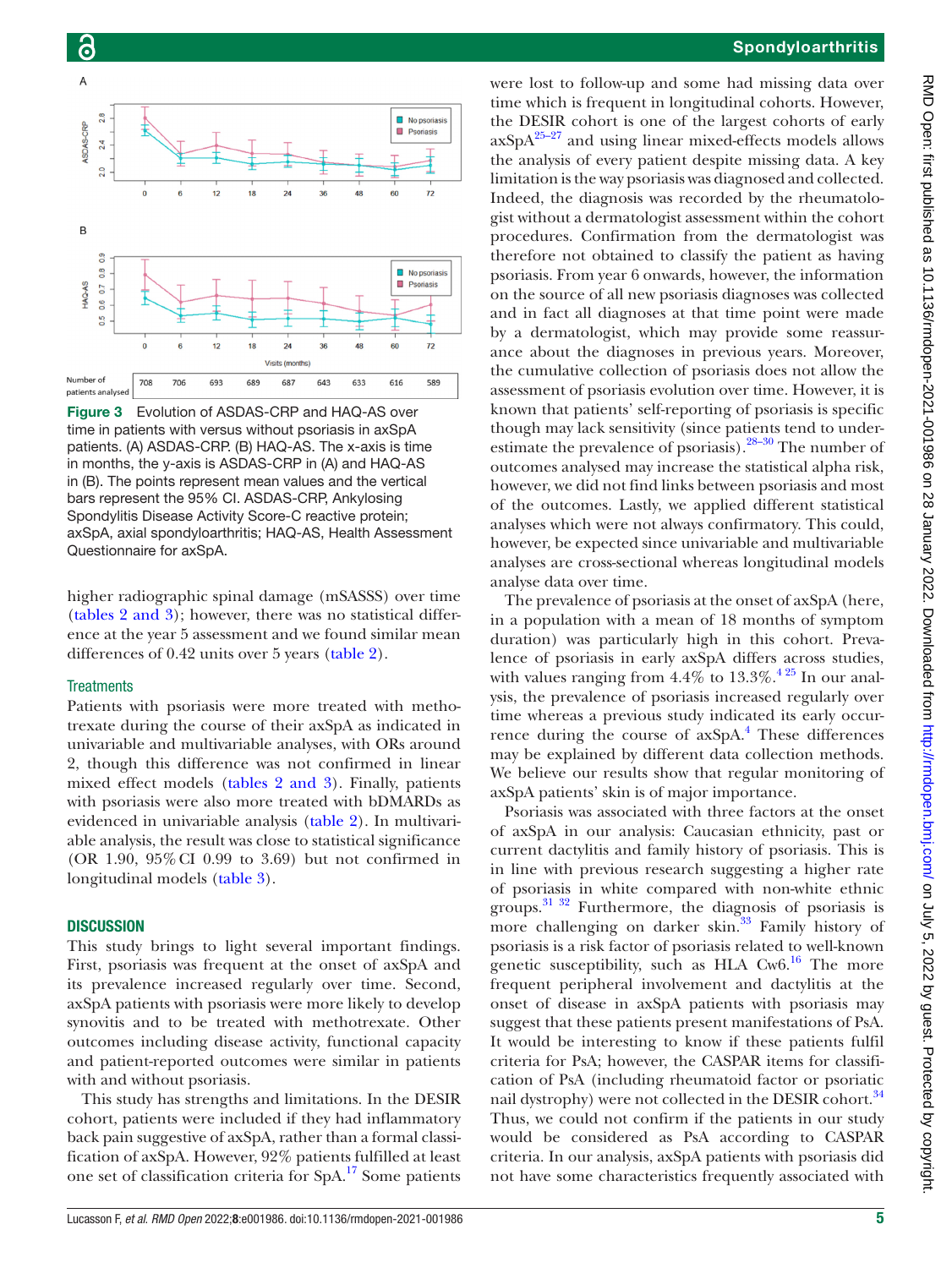<span id="page-5-0"></span>

|                                                                                    | Psoriasis over 6 No psoriasis<br>years of follow- over 6 years<br>up<br>$(N=158)$ | of follow-up<br>$(N=431)$ | At 6 years:<br>p value of<br>univariable<br>analysis<br>$(N=589)$ | Over 6 years: linear<br>mixed-effects model:<br>univariable effect<br>estimate (95% CI)<br>$(N=708)$ |
|------------------------------------------------------------------------------------|-----------------------------------------------------------------------------------|---------------------------|-------------------------------------------------------------------|------------------------------------------------------------------------------------------------------|
| Key outcomes                                                                       |                                                                                   |                           |                                                                   |                                                                                                      |
| ASDAS-CRP, mean (SD)                                                               | 2.2(0.9)                                                                          | 2.1(1.0)                  | 0.36                                                              | $0.03$ (-0.07 to 0.13)                                                                               |
| HAQ-AS, mean (SD) (0-3)                                                            | 0.60(0.56)                                                                        | 0.48(0.49)                | 0.07                                                              | $0.01$ (-0.04 to 0.05)                                                                               |
| Other outcomes                                                                     |                                                                                   |                           |                                                                   |                                                                                                      |
| BASDAI, mean (SD) (0-100)                                                          | 36.3 (20.2)                                                                       | 32.8(21.7)                | 0.09                                                              | $0.55$ (-1.61 to 2.71)                                                                               |
| BASFI, mean (SD) (0-100)                                                           | 25.9 (23.1)                                                                       | 21.8 (20.6)               | 0.13                                                              | $-0.52$ ( $-2.61$ to 1.56)                                                                           |
| ASQoL, mean (SD) (0-18)                                                            | 7.2(5.4)                                                                          | 6.4(5.6)                  | 0.10                                                              | $-0.26$ ( $-0.77$ to 0.26)                                                                           |
| <b>SF36</b>                                                                        |                                                                                   |                           |                                                                   |                                                                                                      |
| Physical Component Summary, mean (SD)<br>$(0 - 100)$                               | 42.7 (9.5)                                                                        | 43.5(9.7)                 | 0.37                                                              | $0.03$ (-0.91 to 0.97)                                                                               |
| Mental Component Summary, mean (SD)<br>$(0 - 100)$                                 | 43.3 (10.7)                                                                       | 44.8 (11.4)               | 0.07                                                              | $-0.13$ ( $-1.29$ to 1.04)                                                                           |
| Work loss (days per year), mean (SD)                                               | 20.9 (32.8)                                                                       | 21.2(38.5)                | 0.70                                                              |                                                                                                      |
| Tender joint count, mean (SD) (0-53)                                               | 3.4(7.7)                                                                          | 2.2(4.6)                  | 0.11                                                              | $0.20$ (-0.66 to 1.07)                                                                               |
| Swollen joint count, mean (SD) (0-28)                                              | 0.2(1.3)                                                                          | 0.1(0.3)                  | 0.37                                                              | $0.08$ (0.02 to 0.15)                                                                                |
| MASES enthesitis index, mean (SD) (0-13)                                           | 2.2(3.1)                                                                          | 2.0(3.0)                  | 0.38                                                              | 0.31 (0.004 to 0.62)                                                                                 |
| CRP (mg/L), mean (SD)                                                              | 5.4(8.5)                                                                          | 4.8(6.7)                  | 0.71                                                              | $0.81$ (-0.22 to 1.84)                                                                               |
| mSASSS*, mean (SD)(0-72)                                                           | 1.3(4.7)                                                                          | 1.0(3.0)                  | 0.85                                                              | $0.23$ (0.01 to 0.59)                                                                                |
| Change in mSASSS between baseline and<br>year 5, mean (SD)                         | 0.42(2.0)                                                                         | 0.42(1.7)                 | 0.94                                                              |                                                                                                      |
| Modified New York radiographic criteria during<br>follow-up (local reading), n (%) | 48 (30.4)                                                                         | 142 (32.9)                | 0.62                                                              | OR: 1.38 (0.57 to 3.35)                                                                              |
| NSAIDs intake since last visit, n (%)                                              | 79 (63.7)                                                                         | 196 (66.4)                | 0.67                                                              | OR: 0.92 (0.63 to 1.35)                                                                              |
| Current csDMARDs intake, n (%)                                                     | 35 (44.3)                                                                         | 52 (34.9)                 | 0.21                                                              | OR: 1.38 (0.70 to 2.74)                                                                              |
| Methotrexate intake at least once during<br>follow-up, n (%)                       | 37(25.5)                                                                          | 42 (11.8)                 | < 0.001<br>OR: 2.57 (1.57;<br>4.21)                               | OR: 2.05 (0.84 to 5.00)                                                                              |
| bDMARDs intake at least once during follow-<br>up, n (%)                           | 88 (55.7)                                                                         | 164 (38.5)                | < 0.001<br>OR: 2.01 (1.39;<br>2.91)                               | OR: 0.83 (0.38 to 1.81)                                                                              |

Effect estimates are beta unless otherwise indicated.

Values in bold are significant values at p-value <0.05 in univariable analyses at 6 years and over 6 years.

\*Last assessment at year 5.

ASDAS-CRP, Ankylosing Spondylitis Disease Activity Score-C reactive protein; ASQoL, Ankylosing Spondylitis Quality of Life Scale; axSpA, axial spondyloarthritis; BASDAI, Bath Ankylosing Spondylitis Disease Activity Index; BASFI, Bath Ankylosing Spondylitis Functional Index; bDMARDs, biological DMARDs; csDMARDs, conventional synthetic disease modifying anti-rheumatic drugs ; HAQ-AS, Health Assessment Questionnaire for axSpA; MASES, Maastricht Ankylosing Spondylitis Enthesis score; mSASSS, modified Stoke Ankylosing Spondylitis Spine Score; NSAIDs, non-steroidal anti-inflammatory drugs; SF-36, Short Form 36 Health Survey.

psoriasis, such as higher body mass index, cardiovascular comorbidities or anxiety and depression.<sup>[13](#page-7-10)</sup> These comorbidities are low in the DESIR population, and may appear later in the disease course. We can also hypothesise that axSpA patients with psoriasis present some differences from psoriasis patients alone.

In our analysis, we did not find that psoriasis worsened axSpA as the two key outcomes (ASDAS-CRP and

HAQ-AS) were similar between patients with and without psoriasis. However, axSpA patients with psoriasis had more synovitis over time, suggesting again a phenotype close to peripheral PsA. This link between swollen joints and psoriasis has been suggested in previous studies, so our analysis provides additional arguments in this sense. Immunological and inflammatory mechanisms could explain this link between psoriasis and swollen joints.

ဥ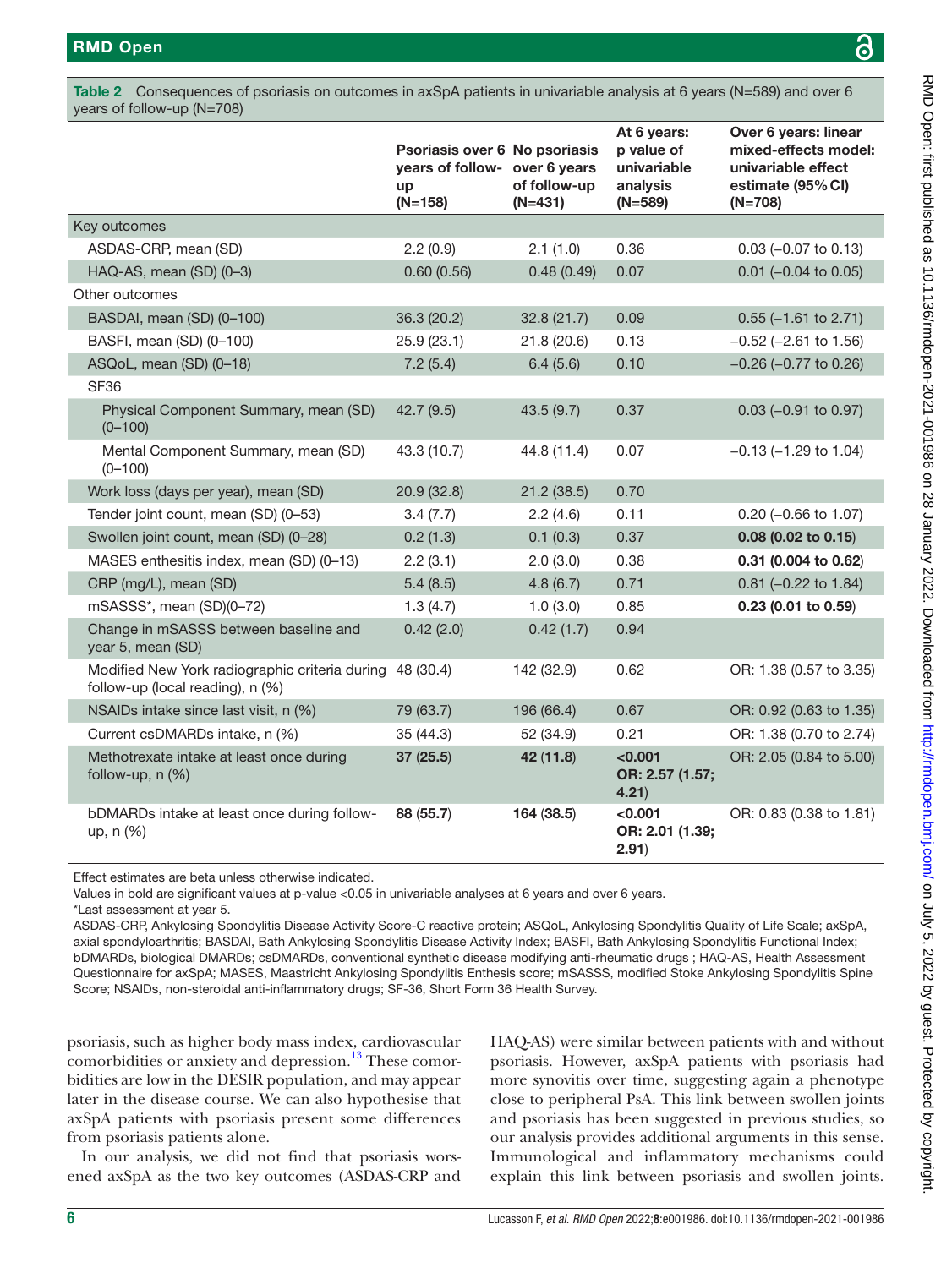<span id="page-6-0"></span>Table 3 Consequences of psoriasis on outcomes in axSpA patients in multivariable analysis at 6 years of follow-up (N=589) and over 6 years of follow-up (N=708)

|                                                                              | Multivariable analysis at 6 years Over 6 years: linear mixed-<br>of follow-up: effect estimate<br>$(95\%$ CI) (N=589) | effects model: multivariable effect<br>estimate (95% CI) (N=708) |
|------------------------------------------------------------------------------|-----------------------------------------------------------------------------------------------------------------------|------------------------------------------------------------------|
| Key outcomes                                                                 |                                                                                                                       |                                                                  |
| ASDAS-CRP                                                                    | $0.05$ (-0.08 to 0.18)                                                                                                | $0.01$ (-0.05 to 0.07)                                           |
| HAQ-AS(0-3)                                                                  | $0.05$ (-0.05 to 0.14)                                                                                                | $-0.003$ ( $-0.04$ to 0.03)                                      |
| Other outcomes                                                               |                                                                                                                       |                                                                  |
| <b>BASDAI</b> (0-100)                                                        | $-3.52$ ( $-16.85$ to $9.82$ )                                                                                        | $0.76$ $(-0.09$ to 1.62)                                         |
| BASFI (0-100)                                                                | $3.10 (-1.31$ to $7.50)$                                                                                              | $-0.36$ ( $-1.82$ to 1.09)                                       |
| ASQoL (0-18)                                                                 | $2.10$ (-0.65 to 4.84)                                                                                                | $0.07$ (-0.19 to 0.33)                                           |
| SF36                                                                         |                                                                                                                       |                                                                  |
| Physical Component Summary (0-100)                                           | $0.69$ (-5.97 to 7.35)                                                                                                | $0.31$ (-0.23 to 0.85)                                           |
| Mental Component Summary (0-100)                                             | $-2.39$ ( $-7.45$ to 2.67)                                                                                            | $0.14$ (-0.64 to 0.92)                                           |
| Work loss (days per year)                                                    | 273.73 (-1070.26 to 1617.72)                                                                                          |                                                                  |
| Tender joint count (0-53)                                                    | $-3.78$ ( $-10.92$ to 3.37)                                                                                           | $-0.10$ ( $-0.83$ to 0.64)                                       |
| Swollen joint count (0-28)                                                   | $-0.07$ ( $-0.22$ to 0.07)                                                                                            | $0.09$ (0.08 to 0.16)                                            |
| MASES enthesitis index (0-13)                                                | $-0.10$ ( $-0.87$ to 0.68)                                                                                            | $0.25$ (-0.02 to 0.52)                                           |
| CRP (mg/L)                                                                   | 3.50 (-9.60 to 16.61)                                                                                                 | $0.47$ (-0.43 to 1.37)                                           |
| mSASSS* (0-72)                                                               | $-0.54$ ( $-1.60$ to 0.51)                                                                                            | $0.35$ (0.03 to 0.68)                                            |
| Modified New York radiographic criteria during follow-<br>up (local reading) | OR: 1.57 (0.22 to 11.71)                                                                                              | OR: 1.45 (0.56 to 3.73)                                          |
| NSAIDs intake since last visit                                               | OR: 1.14 (0.64 to 2.06)                                                                                               | OR: 0.95 (0.60 to 1.49)                                          |
| <b>Current csDMARDs intake</b>                                               | OR: 1.31 (0.45 to 3.74)                                                                                               | OR: 1.27 (0.60 to 2.66)                                          |
| Methotrexate intake at least once during follow-up                           | OR: 2.31 (1.09 to 4.97)                                                                                               | OR: 2.38 (0.90 to 6.31)                                          |
| bDMARDs intake at least once during follow-up                                | OR: 1.90 (0.99 to 3.69)                                                                                               | OR: 0.82 (0.34 to 1.99)                                          |

For each outcome of interest, the effect of psoriasis (yes/no) is reported after adjustment on variables associated with the outcome of interest in univariable tests (according to a p<0.20).

Values in bold are significant values at p-value <0.05 in multivariable analyses at 6 years and over 6 years.

\*Last assessment at year 5.

ASDAS-CRP, Ankylosing Spondylitis Disease Activity Score-C reactive protein; ASQoL, Ankylosing Spondylitis Quality of Life Scale; axSpA, axial spondyloarthritis; BASDAI, Bath Ankylosing Spondylitis Disease Activity Index; BASFI, Bath Ankylosing Spondylitis Functional Index; bDMARDs, biological DMARDs; csDMARDs, conventional synthetic disease modifying anti-rheumatic drugs; HAQ-AS, Health Assessment Questionnaire for axSpA; MASES, Maastricht Ankylosing Spondylitis Enthesis score; mSASSS, modified Stoke Ankylosing Spondylitis Spine Score; NSAIDs, non-steroidal anti-inflammatory drugs; NSAIDs, non-steroidal anti-inflammatory drugs; SF36, Short Form 36 Health Survey.

Indeed, since the interleukins modulating the inflammatory activity of psoriasis and axSpA are different, their combination could lead to a more extensive inflammatory process. $35$  As we evidenced a higher use of methotrexate and bDMARDs in axSpA patients with psoriasis over time, we can assume that these treatments were introduced to treat peripheral arthritis, especially since methotrexate is used in PsA and is particularly effective in peripheral joint disease, whereas it is not in  $axSpA.<sup>736</sup>$  Nevertheless, we did not demonstrate that psoriasis worsens outcomes during the disease course of axSpA. Perhaps the effect of psoriasis was attenuated by the greater use of treatments previously mentioned. It should be noted that causality cannot be established with our analyses. A possible confounding factor that may increase the number of axSpA patients with psoriasis undergoing bDMARDs is the tumour necrosis factor-α

(TNF- $\alpha$ ) inhibitor-induced psoriasis phenomenon.<sup>[37](#page-8-9)</sup> In the DESIR cohort, 33 patients (4.7% of all patients and 18.3% of patients with psoriasis) were diagnosed with psoriasis after being treated with a TNF alpha inhibitor, though causality was not established. It is also noteworthy that the population in the DESIR cohort has a rather low/moderate disease activity, with a mean ASDAS-CRP activity score of 2.1. Thus, differences between patients are more difficult to highlight. The higher frequency of DMARDs use (methotrexate and bDMARDs) in axSpA patients with psoriasis may reflect a more active disease; it may also be related to the visual nature of psoriasis, leading either the patient or the physician to treat more actively the disease.

A higher mSASSS over time was observed in axSpA patients with psoriasis vs without. However, we observed a mean mSASSS difference of only 0.42 between baseline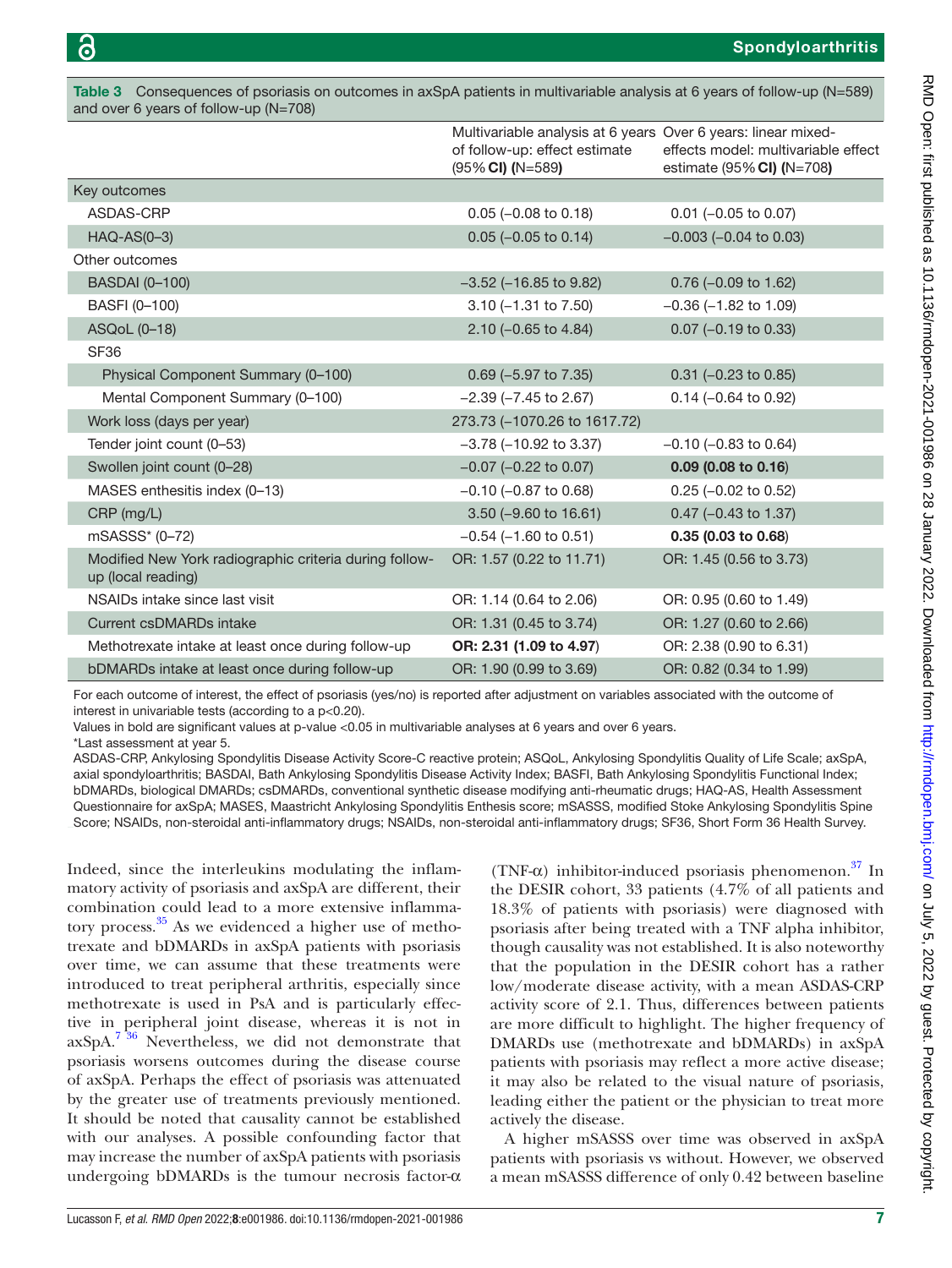## RMD Open

and year 5 in patients with and without psoriasis. Usually, radiographic progression is defined as an increase of  $\geq 2$ mSASSS units over 2 years.[38](#page-8-10) Thus, we believe the mSASSS differences are not clinically relevant. Of note, no differences were seen for radiographic sacroiliitis.

To conclude, our analysis revealed that psoriasis is a frequent extra-articular manifestation associated with axSpA which appears regularly over time, necessitating regular monitoring and multidisciplinary care with dermatologists. In the DESIR cohort, patients with psoriasis received more treatments. On the other hand, our analysis did not confirm the prognostic role of psoriasis in axSpA regarding disease activity, functional capacity, quality of life and radiographic lesions. These findings are important in the context of the current debate on psoriasis in axSpA.

#### Author affiliations

<sup>1</sup>INSERM UMR-S 1136, Institut Pierre Louis d'Epidémiologie et de Santé Publique, Sorbonne Université, Paris, France

<sup>2</sup>Rheumatology Department, APHP, Université de Paris, Hôpital Lariboisière, Paris, France

3 INSERM UMR1132 Bioscar, Université de Paris, Paris, France

4 Rheumatology Department, Centre d'Investigation Clinique de Toulouse CIC 1436, Inserm, Paul Sabatier University, Toulouse University Hospital, Toulouse, France 5 Department of Rheumatology, University Teaching Hospital, CHRU de Besançon, Besancon, France

6 EA 4266 EPILAB, Université Bourgogne Franche-Comté, Besancon, France <sup>7</sup>Pitié Salpêtrière Hospital, Rheumatology Department, APHP.Sorbonne Université, Paris, France

Contributors Substantial contributions to study conception and design: AR-W, DW, BF and LG; substantial contributions to analysis and interpretation of the data: FL, PR, KA, AR-W, DW, BF and LG; drafting the article or revising it critically for important intellectual content: FL, PR, KA, AR-W, DW, BF and LG; final approval of the version of the article to be published: FL, PR, KA, AR-W, DW, BF and LG; guarantor of the work: LG.

Funding The DESIR cohort is conducted as a programme hospitalier de recherche clinique (PHRC) with Assistance Publique–Hôpitaux de Paris as the sponsor. This study is conducted under the umbrella of the French Society of Rheumatology, which is also financially supporting this cohort. An unrestricted grant from Pfizer was allocated for the first 10 years. FL was additionally supported by a Master's bursary from the French Society of Rheumatology, Société Française de Rhumatologie.

Competing interests PR: personal fees from Amgen, Galapagos, Lilly, Pfizer, Sanofi; Abbvie, BMS, Galapagos, Janssen, Novartis, UCB, outside the submitted work. DW: personal fees from AbbVie, BMS, MSD, Pfizer, Roche Chugai, Amgen, Nordic Pharma, UCB, Novartis, Janssen, Celgene, Lilly, Sandoz, Grünenthal, Galapagos, outside the submitted work. BF: grants from AbbVie, Lilly, MSD, Pfizer; personal fees from AbbVie, Amgen, Biogen, BMS, Celltrion, Fresenius Kabi, Galapagos, Gilead, Janssen, Lilly, Medac, MSD, Mylan, NORDIC Pharma, Novartis, Pfizer, Roche, Sandoz, Sanofi-Genzyme, SOBI, UCB, outside the submitted work. LG: grants from Amgen, Galapagos, Lilly, Pfizer, Sandoz, Sanofi; personal fees from AbbVie, Amgen, BMS, Galapagos, Gilead, Janssen, Lilly, Novartis, Pfizer, Samsung Bioepis, Sanofi-Aventis, UCB, outside the submitted work.

Patient consent for publication Not applicable.

Ethics approval This study involves human participants and was approved by 'Comité de Protection des Personnes Physiques (CCP), Ile de France III' ethics committee, number 2457, EUDRACT number 2007-A00608-45.

Provenance and peer review Not commissioned; externally peer reviewed.

Data availability statement Data are available on reasonable request.

Open access This is an open access article distributed in accordance with the Creative Commons Attribution 4.0 Unported (CC BY 4.0) license, which permits others to copy, redistribute, remix, transform and build upon this work for any purpose, provided the original work is properly cited, a link to the licence is given, and indication of whether changes were made. See: [https://creativecommons.org/](https://creativecommons.org/licenses/by/4.0/) [licenses/by/4.0/](https://creativecommons.org/licenses/by/4.0/).

#### ORCID iDs

Florian Lucasson <http://orcid.org/0000-0001-7479-1392> Pascal Richette <http://orcid.org/0000-0003-2132-4074> Krystel Aouad <http://orcid.org/0000-0001-8708-9324> Adeline Ryussen-Witrand<http://orcid.org/0000-0002-9815-2138> Daniel Wendling <http://orcid.org/0000-0002-4687-5780> Bruno Fautrel<http://orcid.org/0000-0001-8845-4274> Laure Gossec <http://orcid.org/0000-0002-4528-310X>

#### **REFERENCES**

- <span id="page-7-1"></span><span id="page-7-0"></span>1 Boehncke W-H, Schön MP. Psoriasis. *[Lancet](http://dx.doi.org/10.1016/S0140-6736(14)61909-7)* 2015;386:983–94. 2 Sieper J, Poddubnyy D. Axial spondyloarthritis. *[Lancet](http://dx.doi.org/10.1016/S0140-6736(16)31591-4)* 2017;390:73–84.
- <span id="page-7-2"></span>3 Stolwijk C, van Tubergen A, Castillo-Ortiz JD, *et al*. Prevalence of extra-articular manifestations in patients with ankylosing spondylitis: a systematic review and meta-analysis. *[Ann Rheum Dis](http://dx.doi.org/10.1136/annrheumdis-2013-203582)* 2015;74:65–73.
- <span id="page-7-3"></span>4 Stolwijk C, Essers I, van Tubergen A, *et al*. The epidemiology of extra-articular manifestations in ankylosing spondylitis: a populationbased matched cohort study. *[Ann Rheum Dis](http://dx.doi.org/10.1136/annrheumdis-2014-205253)* 2015;74:1373–8.
- <span id="page-7-4"></span>5 Feld J, Chandran V, Haroon N, *et al*. Axial disease in psoriatic arthritis and ankylosing spondylitis: a critical comparison. *[Nat Rev](http://dx.doi.org/10.1038/s41584-018-0006-8)  [Rheumatol](http://dx.doi.org/10.1038/s41584-018-0006-8)* 2018;14:363–71.
- <span id="page-7-5"></span>6 Deodhar A, Gensler LS, Sieper J, *et al*. Three multicenter, randomized, double-blind, placebo-controlled studies evaluating the efficacy and safety of ustekinumab in axial spondyloarthritis. *[Arthritis](http://dx.doi.org/10.1002/art.40728)  [Rheumatol](http://dx.doi.org/10.1002/art.40728)* 2019;71:258–70.
- <span id="page-7-6"></span>7 Gossec L, Baraliakos X, Kerschbaumer A, *et al*. EULAR recommendations for the management of psoriatic arthritis with pharmacological therapies: 2019 update. *[Ann Rheum Dis](http://dx.doi.org/10.1136/annrheumdis-2020-217159)* 2020;79:700.1–12.
- <span id="page-7-7"></span>8 Feld J, Ye JY, Chandran V, *et al*. Is axial psoriatic arthritis distinct from ankylosing spondylitis with and without concomitant psoriasis? *[Rheumatology](http://dx.doi.org/10.1093/rheumatology/kez457)* 2020;59:1340–6.
- 9 Benavent D, Plasencia-Rodríguez C, Franco-Gómez K, *et al*. Axial spondyloarthritis and axial psoriatic arthritis: similar or different disease spectrum? *[Ther Adv Musculoskelet Dis](http://dx.doi.org/10.1177/1759720X20971889)* 2020;12:1759720X20971889.
- <span id="page-7-8"></span>10 Jadon DR, Sengupta R, Nightingale A, *et al*. Axial disease in psoriatic arthritis study: defining the clinical and radiographic phenotype of psoriatic spondyloarthritis. *[Ann Rheum Dis](http://dx.doi.org/10.1136/annrheumdis-2016-209853)* 2017;76:701–7.
- <span id="page-7-9"></span>11 López-Medina C, Ortega-Castro R, Castro-Villegas MC, *et al*. Axial and peripheral spondyloarthritis: does psoriasis influence the clinical expression and disease burden? data from REGISPONSER registry. *[Rheumatology](http://dx.doi.org/10.1093/rheumatology/keaa398)* 2021;60:1125–36.
- 12 Mease PJ, Etzel CJ, Huster WJ, *et al*. Understanding the association between skin involvement and joint activity in patients with psoriatic arthritis: experience from the Corrona registry. *[RMD Open](http://dx.doi.org/10.1136/rmdopen-2018-000867)* 2019;5:e000867.
- <span id="page-7-10"></span>13 Elmets CA, Leonardi CL, Davis DMR, *et al*. Joint AAD-NPF guidelines of care for the management and treatment of psoriasis with awareness and attention to comorbidities. *[J Am Acad Dermatol](http://dx.doi.org/10.1016/j.jaad.2018.11.058)* 2019;80:1073–113.
- 14 Gudu T, Gossec L. Quality of life in psoriatic arthritis. *[Expert Rev Clin](http://dx.doi.org/10.1080/1744666X.2018.1468252)  [Immunol](http://dx.doi.org/10.1080/1744666X.2018.1468252)* 2018;14:405–17.
- 15 Singh S, Taylor C, Kornmehl H, *et al*. Psoriasis and suicidality: a systematic review and meta-analysis. *[J Am Acad Dermatol](http://dx.doi.org/10.1016/j.jaad.2017.05.019)* 2017;77:425–40.
- <span id="page-7-11"></span>16 Armstrong AW, Read C. Pathophysiology, clinical presentation, and treatment of psoriasis: a review. *[JAMA](http://dx.doi.org/10.1001/jama.2020.4006)* 2020;323:1945–60.
- <span id="page-7-12"></span>17 Dougados M, Etcheto A, Molto A, *et al*. Clinical presentation of patients suffering from recent onset chronic inflammatory back pain suggestive of spondyloarthritis: the DESIR cohort. *[Joint Bone Spine](http://dx.doi.org/10.1016/j.jbspin.2015.02.006)* 2015;82:345–51.
- <span id="page-7-13"></span>18 Smolen JS, Schöls M, Braun J, *et al*. Treating axial spondyloarthritis and peripheral spondyloarthritis, especially psoriatic arthritis, to target: 2017 update of recommendations by an international Task force. *[Ann Rheum Dis](http://dx.doi.org/10.1136/annrheumdis-2017-211734)* 2018;77:3–17.
- 19 Ramiro S, Smolen JS, Landewé R, *et al*. How are enthesitis, dactylitis and nail involvement measured and reported in recent clinical trials of psoriatic arthritis? A systematic literature review. *[Ann](http://dx.doi.org/10.1136/annrheumdis-2017-211447)  [Rheum Dis](http://dx.doi.org/10.1136/annrheumdis-2017-211447)* 2018;77:782–3.
- <span id="page-7-14"></span>20 Zochling J. Measures of symptoms and disease status in ankylosing spondylitis: ankylosing spondylitis disease activity score (ASDAS), ankylosing spondylitis quality of life scale (ASQoL), Bath ankylosing